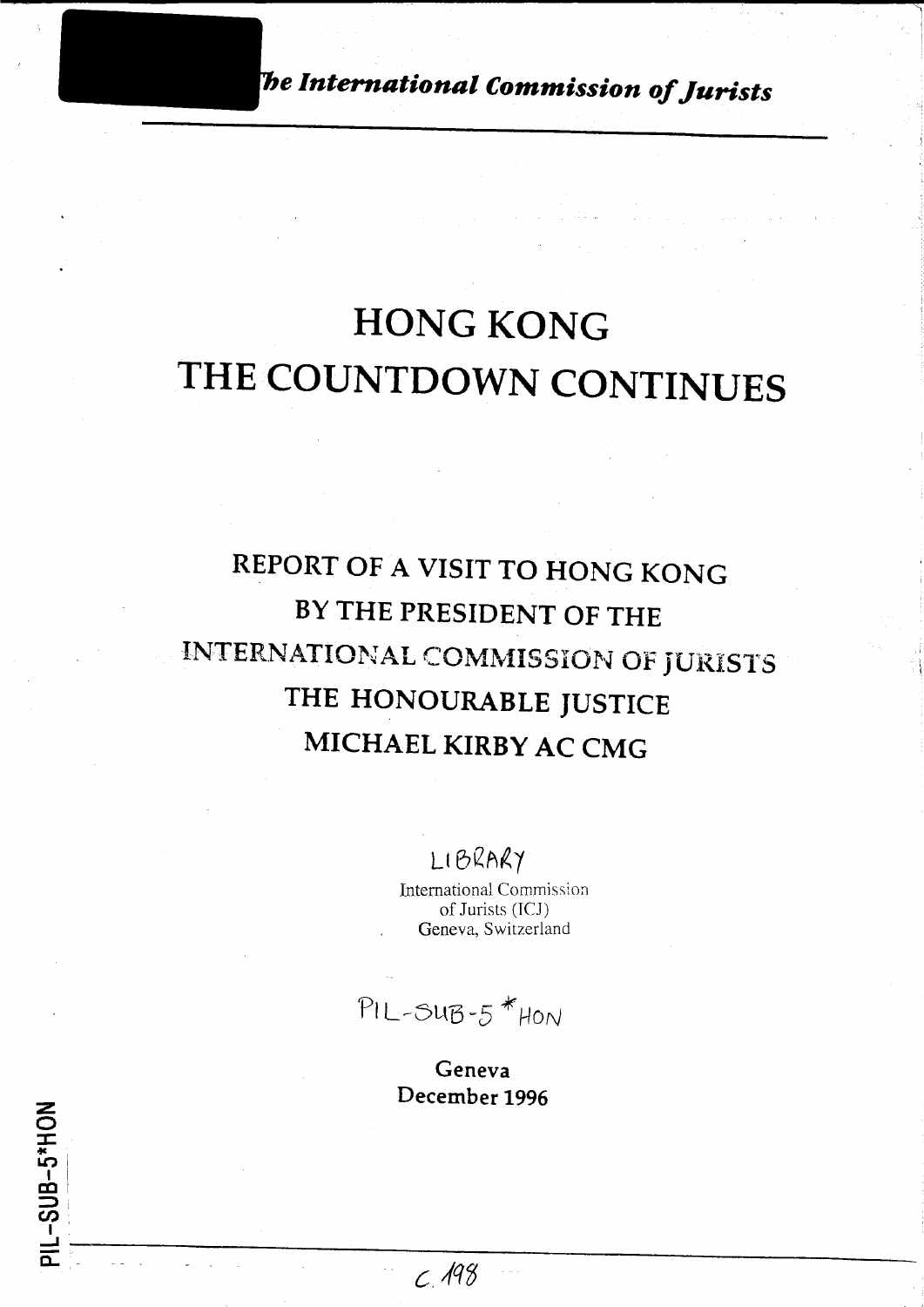### **CONTENTS**

|                                 | 4              |
|---------------------------------|----------------|
| ISSUES OF SPECIAL CONCERN       | 5              |
|                                 | $\overline{5}$ |
|                                 | 5              |
|                                 | 6              |
|                                 | 6              |
|                                 | 7              |
|                                 | 10             |
| OBSERVANCE OF HUMAN RIGHTS      | 12             |
| CONCLUSIONS AND RECOMMENDATIONS | 14             |
|                                 | 17             |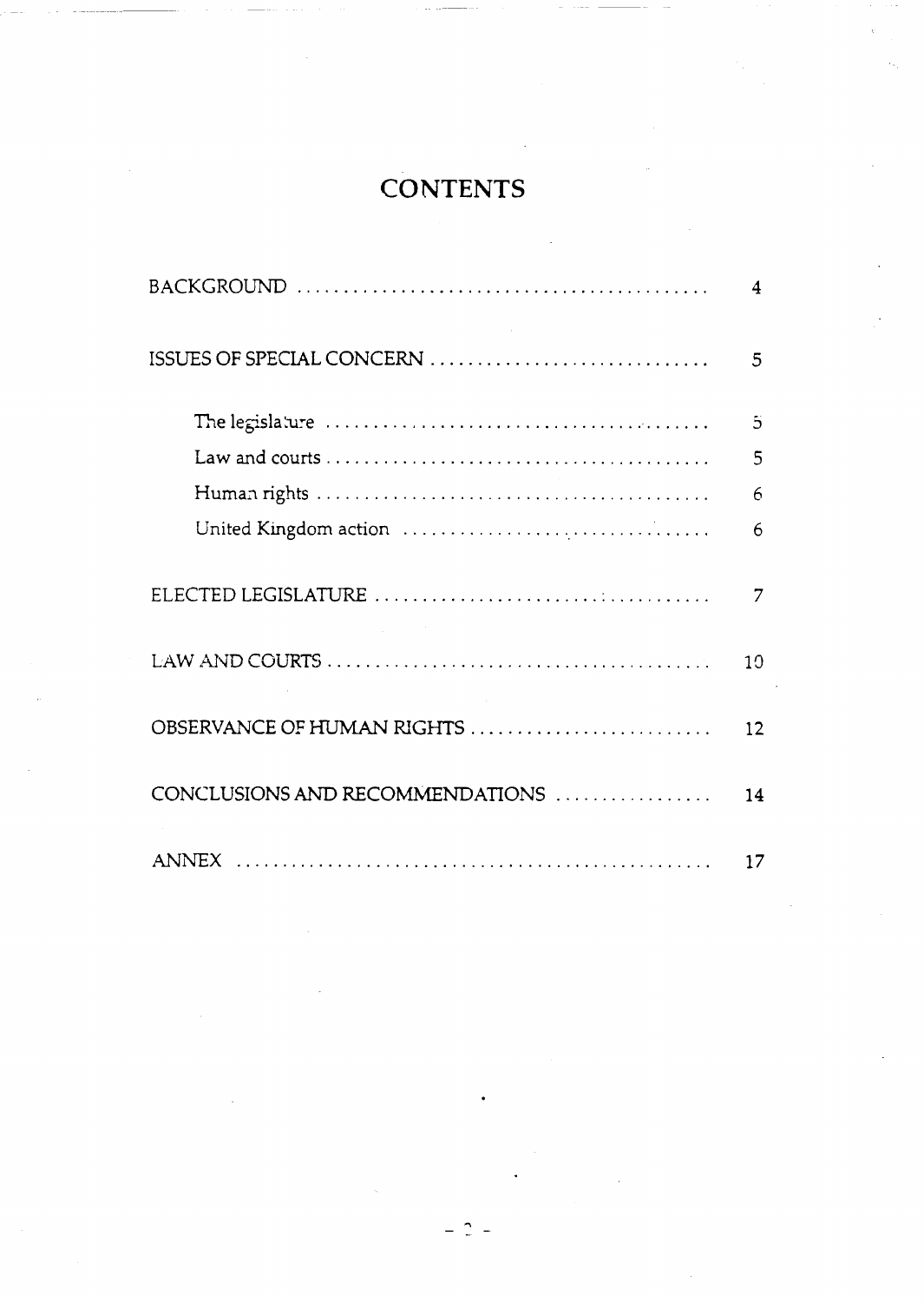#### **Foreword**

The questions posed in the preface of the 1992 International Commission of Jurists' (ICJ) reportof a mission to Hong Kong, *Countdown to 1997,* issued in 1992, remain unanswered even though the future has almost been reached.

The future is 1 July 1997. On that date, sovereignty over Hong Kong will be transferred from the United Kingdom to the Peoples' Republic of China.

The ICJ has continuously been concerned about the maintenance and protection of the Rule of Law, respect for human rights and the independence of the judiciary, after the territory reverts to Chinese control. These concerns were initially broached in *Countdown to 1997.* 

At that time, in 1992, the two main quescions were: will the Government of the Peoples<sup>-</sup> Republic of China allow Hong Kong the high degree of autonomy which it has promised? And will the Chinese government allow the people of Hong Kong to continue to benefit from and exercise the universal rights and freedoms which it has so far denied to its own citizens?

The answers to these questions remain, so far, from satisfactory.

As part of an ongoing follow-up, the President of the ICJ, Justice Michael D. Kirby AC CMG, visited the British territory in October 1996. He met with representatives of the Territory's government, the legal profession and members of the Legislative Council and the Executive Council.

This follow-up report of Justice Kirby's visit provides a disturbing account of the uncertainty that remains just a few months away from the transition of sovereignty from the United Kingdom to China.

It is now increasingly evident that strong mobilisation and vigilance will be required from international human rights bodies and the international community to ensure that for the six million inhabitants of Hong Kong, the territory can be kept safe for democracy, the Rule of Law and human rights.

The ICJ, for its part, has committed itself to endeavour to ensure that this transition will not be to the detriments of the people of Hong Kong.

 $\mathbb{R}^n$ 

*Adama Dieng Secreta ry-Genora I*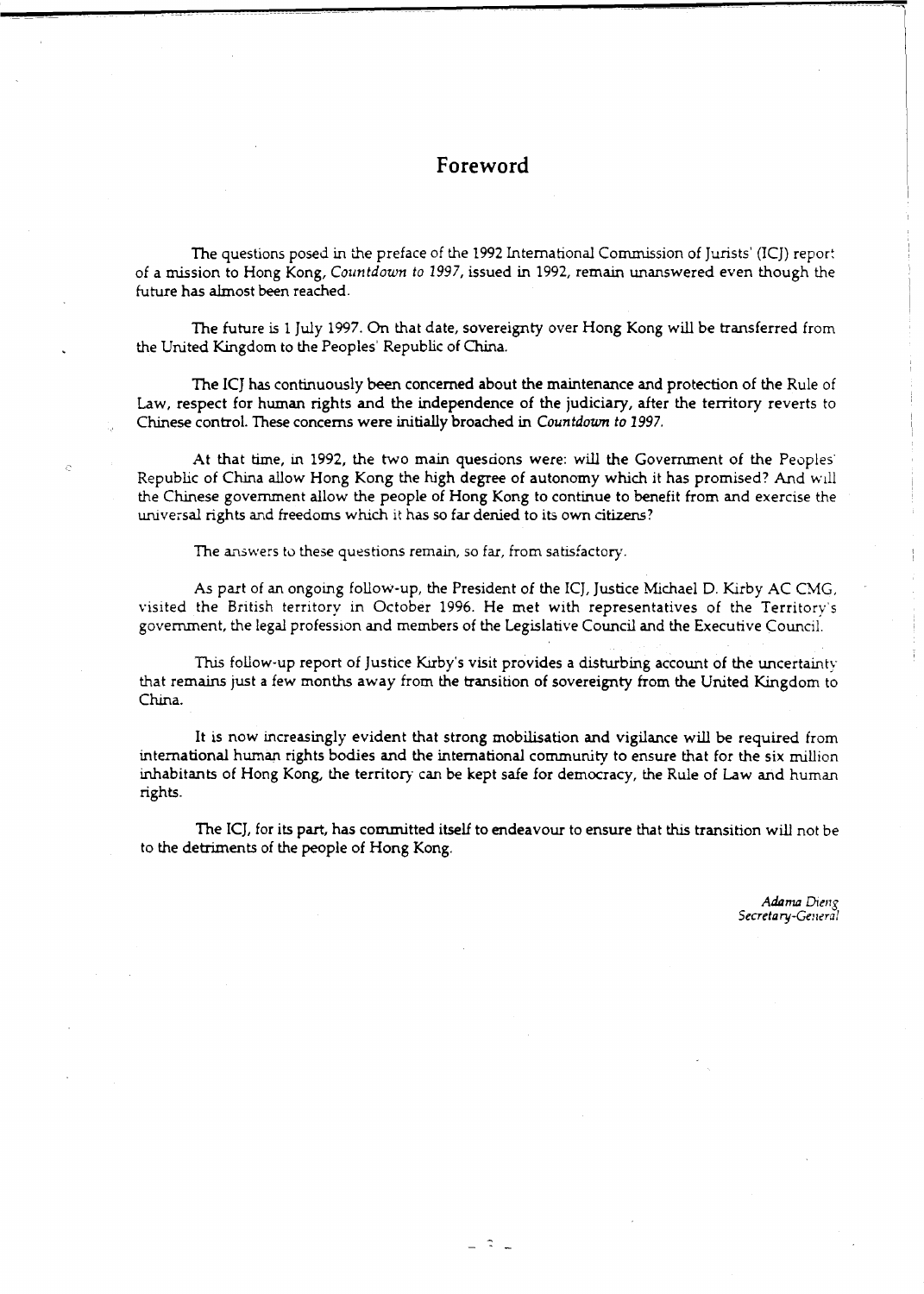#### Hong Kong- The Countdown Continues

#### Background

l. On 1 July 1997, sovereignty over Hong Kong will pass from the United Kingdom of Great Britain and Northern Ireland (United Kingdom) to the Peoples' Republic of China (China). The transfer is now little more than half a year away. Coinciding with a consideration by the Human Rights Committee of the United Nations of the post-transfer application to Hong Kong of the International Covenant on Civil and Political Rights, which presently extends to Hong Kong, the President of the International Commission of Jurists (ICJ), Justice Michael Kirby of Australia (the ICJ President) conducted a one-day visit to Hong Kong on 25 October 1996. The visit was designed to follow up the report of a mission of the ICJ conducted in April 1991. The report of that mission: *Countdown to 19971* outlined the concerns of the ICJ, expressed within its competence established by its statute. Those concerns relate to the defence of the Rule of Law; the protection of fundamental human rights; and the assurance of the independence of the legal profession and of the judiciary.

2. The report of the ICJ Mission was critical of the failure of the United Kingdom Government to ensure that the people of Hong Kong enjoyed the exercise of the right to self-determination which, under international law, belongs to peoples and not to governments or regimes. Specifically, it is a right to be enjoyed in the context of the conclusion of colonial rule. To this time, no opportunity has been. afforded to the people of Hong Kong to exercise their right of self-determination. No act of self-determination will take place before the change of sovereignty in Hong Kong. This is so, despite the fact that, for 150 years, Hong Kong has been separately governed by the United Kingdom as a colony. Part, at least, of the territory (including the principal island) was ceded by China to the United Kingdom. The ICJ Mission report was also critical of the Joint Declaration initialed in Beijing on 26 September 1984, by representatives of the British and Chinese Governments (the Joint Declaration) and of the Basic Law which was published in April 1988, and adopted in its final form on 4 April 1990, by the National Peoples Congress of the Peoples' Republic of China (the Basic Law). The report concluded that the Basic Law represented, in many respects, an evasion by China of the terms which it had agreed with the United Kingdom would apply to Hong Kong after the change of sovereignty. The United Kingdom was criticised for having failed, before the termination of colonial rule, to consult the people of Hong Kong before entering negotiations which led to the Joint Declaration.<sup>2</sup> Since that report was published, the present Governor of Hong Kong (Right Hon Christopher

<sup>1</sup> International Commission of Jurists, Geneva, 1992.

<sup>2</sup> See now United Nations, Committee on the Elimination of Racial Discrimination, 48th Session, 26 February-15 March 1996. General Recommendation XXl (48) adopted at 1147th meeting, 8 March 1996.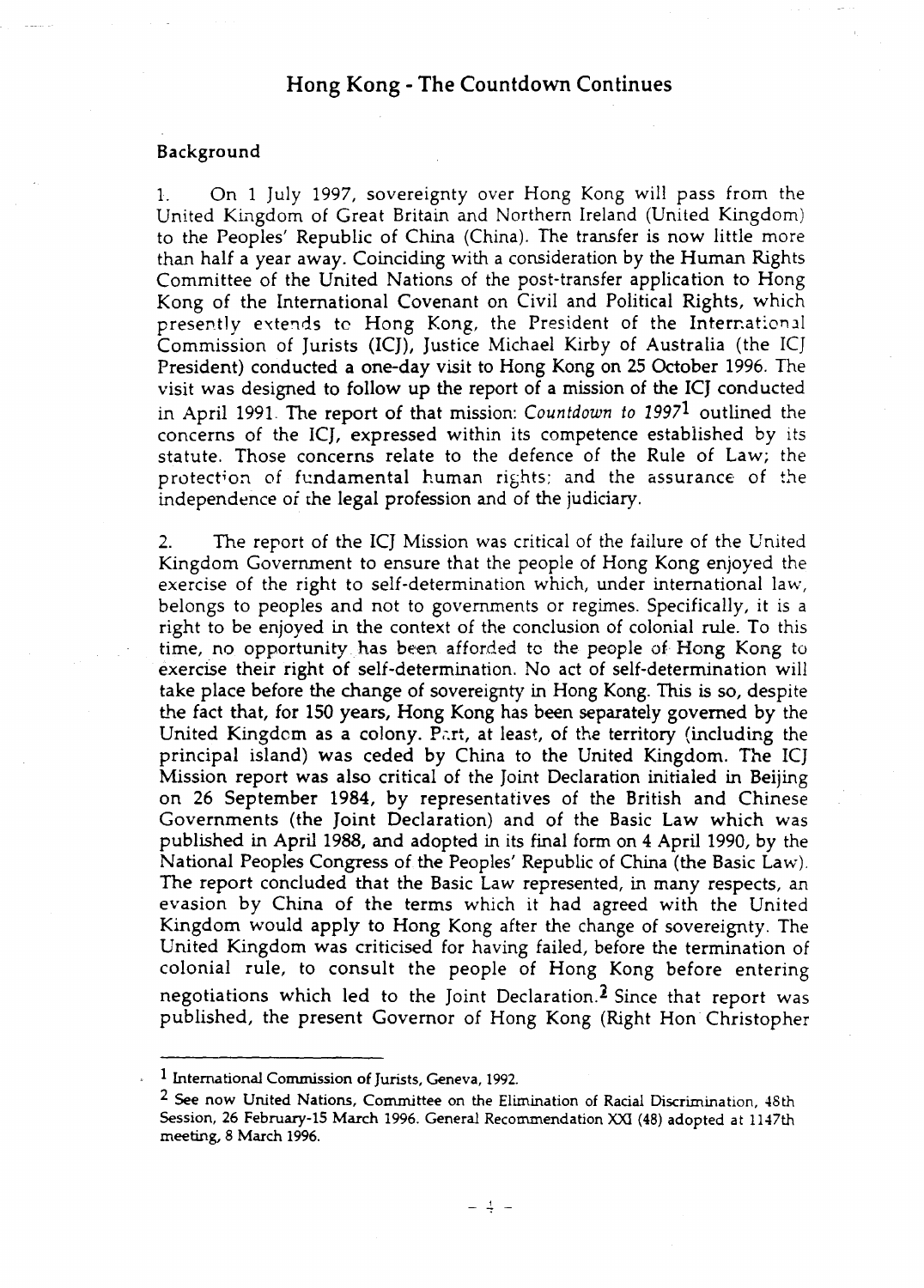Patten) has initiated moves which have increased somewhat the democratic character of the Legislative Council. He is to be commended for these belated efforts, although the Legislative Council still falls short of the requirements of international human rights law.3

3. The purpose of the ICJ's President's visit to Hong Kong was not to reexamine the matters of large significance dealt with in the ICJ Mission report. Instead, it was to have consultations with representatives of the Hong Kong Government, of the legal profession in Hong Kong and of members of the Legislative Council and Executive Council. The ICJ expresses its appreciation to the Governor of Hong Kong (the Rt Hon Christcpher Patten) and his officials for organising the meetings requested by the President. He expresses thanks to the persons who made time available for consultations. The Governor was in the United Kingdom at the time of the ICJ President's visit.

#### Issues of Special Concern

4. As a resul: of a consideration of matters raised with the ICJ prior to the President's visit, the following are the items which he explored during the visit:

#### The Legislature

1. Protecting, prior to 30 June 1997, the legitimacy and integrity of the elected Legislative Council, as provided by the Letters Patent to the Governor from the Crown.

2. Preventing the selection in Hong Kong of a purported alternative "Legislative Council," by a process of choice conducted by 400 selected persons not elected by the people of Hong Kong.

3. Management of the transition from the elected Legislative Council to the Legislative Council which will have authority after 1 July 1997.

#### Law and Courts

4. Steps taken to establish the Final Court of Appeal which is to replace the Judicial Committee of the Privy Council after the transfer of sovereignty to China.

5. Position of the present judges in the period of transition.

6. The need to provide for the modernisation and definition of security offences such as treason, sedition and subversion in order to

<sup>&</sup>lt;sup>3</sup> Cf United Nations, Human Rights Committee, *Draft Annual Report of the Human Rights Committee* to the General Assembly under Article 6 of the Optional ProtocoL (Doe CCPR/G/57 /CRP.2/ Add.2, 17 July 19%):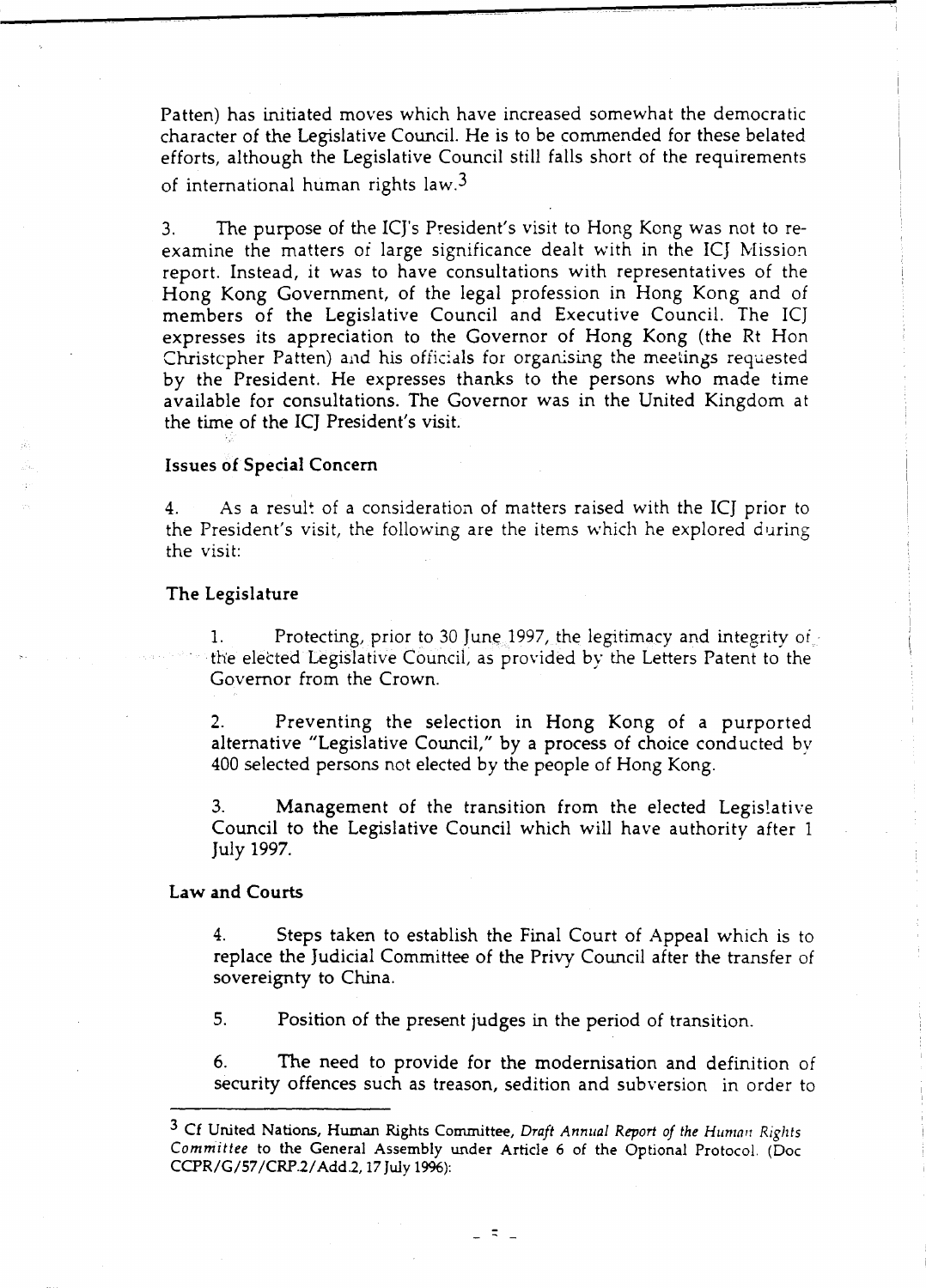bring the technical definitions of those offences into line with international human rights norms and with current practice under which they are rarely, if ever, prosecuted in Hong Kong.

#### Human Rights

7. Protection of dissidents currently believed to be resident in Hong Kong (e.g. Wang Xihae and Liu Ghung).

8. Protection of the right of free expression of the people of Hong Kong in the light of the statement by Qian Qichen (Vice Premier and Foreign Minister of China) on 17 October 1996. foreshadowing limitations on free expression after July 1997.

9. Preservation of the right of peaceful assembly, including the annual procession on 4 June in remembrance of the killings in Tiananmen Square which have been conimemorated annually in Hong Kong on the anniversary of those killings.

#### United Kingdom Actiun

10. Clarification of the action which the United Kingdom intends to take after July 1997, in response to breaches by China of the terms of the Joint Declaration and of what, specifically, Mr. Major meant by his assurance that the people of Hong Kong would not thereafter "walk alone"?

11. Clarification of the steps that will be taken after July 1997 to ensure that reports continue to be made to the UN Human Rights Committee on Hong Kong's compliance with the International Covenant on Civil and Political Rights?

12. Clarificatien of the steps which the United Kingdom intends to take to perform its functions as a co-signatory of the Joint Declaration and former responsible power to ensure that the Government of China honours the promises made in the Joint Declaration and specifically those made in pars  $3(5)$  and  $3(12)$ , namely:

"3(5) The current social and economic systems in Hong Kong will remain unchanged and so will the life-style. Rights and freedoms, including those of the person, of speech, of the press, of assembly, of association, of travel, of movement, of correspondence, of strike, of choice of occupation, of academic research and of religious belief will be ensured by law in the Hong Kong Special Administrative Region. Private property, ownership of enterprises, legitimate rights of inheritance and foreign investments will be protected by law and

3(12) The above stated basic policies of the Peoples' Republic of China regarding Hong Kong and the elaboration of them in Annex 1 to this Joint Declaration will be stipulated in a Basic Law of the Hong Kong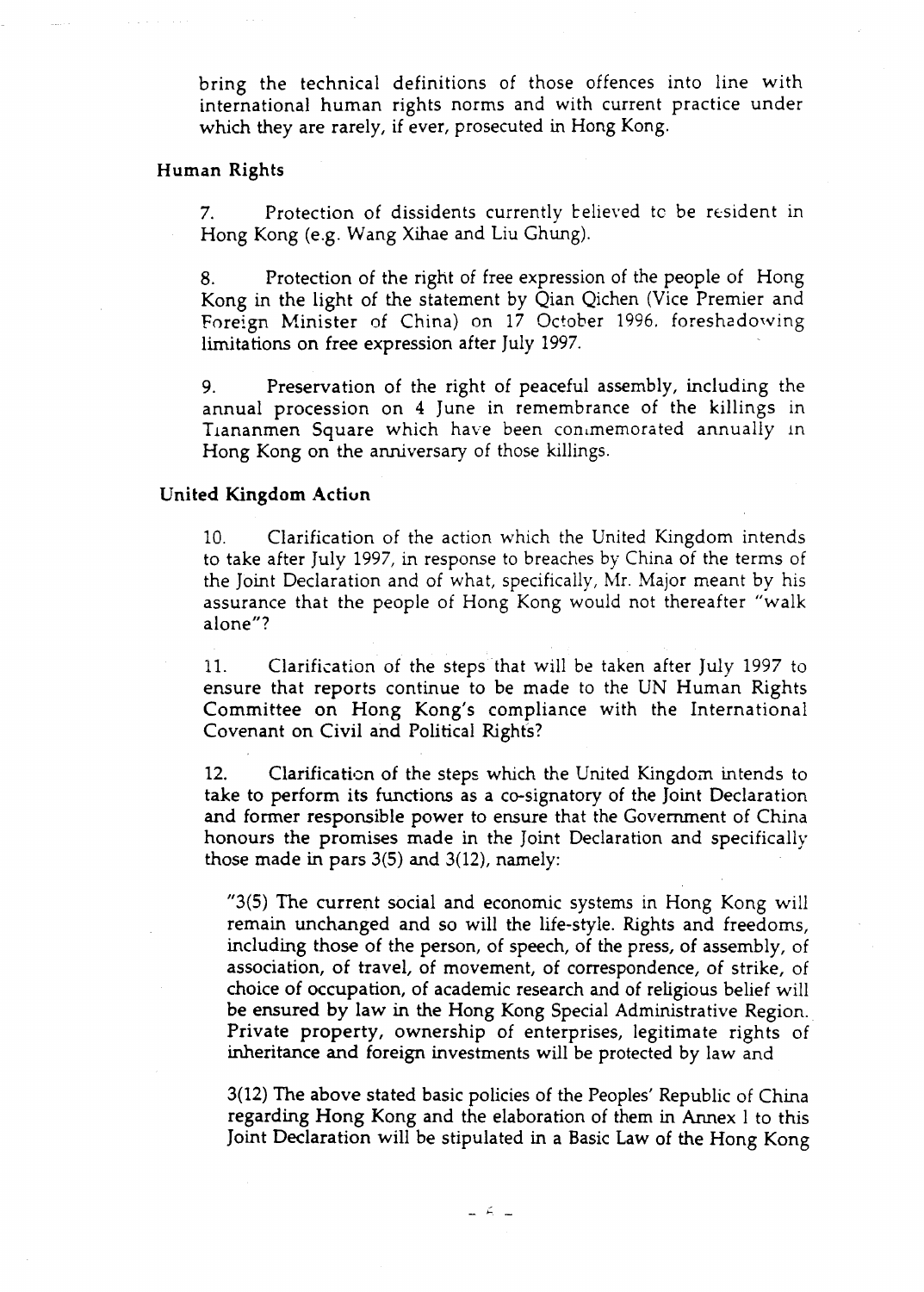Special Administrative Region of the Peoples' Republic of China, by the National Peoples' Congress of the Peoples' Republic of China and they will remain unchanged for 50 years."

5. The foregoing topics were raised, as appropriate, with each of the persons interviewed by the President.

#### Elected Legislature

6. The position of the legislature in Hong Kong is of the most pressing concern. It is well summarised in a report prepared for the United Nations Human Rights Committee by the ICJ Section in Hong Kong. The Letters Patent to the Governor provide for a Legislative Council consisting of 60 members. Of those members, 20 are to be returned in respect of geographical constituencies; 30 in respect of functional constituencies; and 10 by an election committee. There are various defects in these arrangements when measured against international human rights norms relevant to the right of the individual to participate in public life. In particular, the election of members through functional constituencies representing particular employment groups, is a clear breach of the requirement of Article 25 of the International Covenant on Civil and Political Rights which provides:

> "25. Every citizen shall have the right and opportunity, without any distinctions mentioned in Article 2 and without unreasonable restrictions which provides relevantly:

(a) to take part in the conduct of public affairs, directly or through freely chosen representatives;

(b) to vote and be elected at genuine periodic elections which shall be by universal and equal suffrage and shall be held by secret ballot, guaranteeing the free expression of the will of the electors;..."

7. The Joint Declaration states that "the legislature of the Hong Kong SAR shall be constituted by elections". This provision is not in itself particularly ambiguous. Against the background of international law and in the context of an international agreement designed to uphold Hong Kong's high levels of individual freedom, the phrase means elections in which permanent residents of Hong Kong took part directly. The promise of the continuation of the rights and lifestyle presently enjoyed by the people of Hong Kong also supports the notion that the words "constituted by elections" were intended to connote a high level of democratic participation, without which those rights and privileges would be at risk. In the past, those rights and privileges have been protected, in part, by the ultimate accountability of the Government of Hong Kong to a fully elected legislature in the United Kingdom. The replacement of the elected Legislative Council by a body chosen by 400 selected persons is not within the language either of the Joint Declaration or of the Basic Law. The validity of the constitution of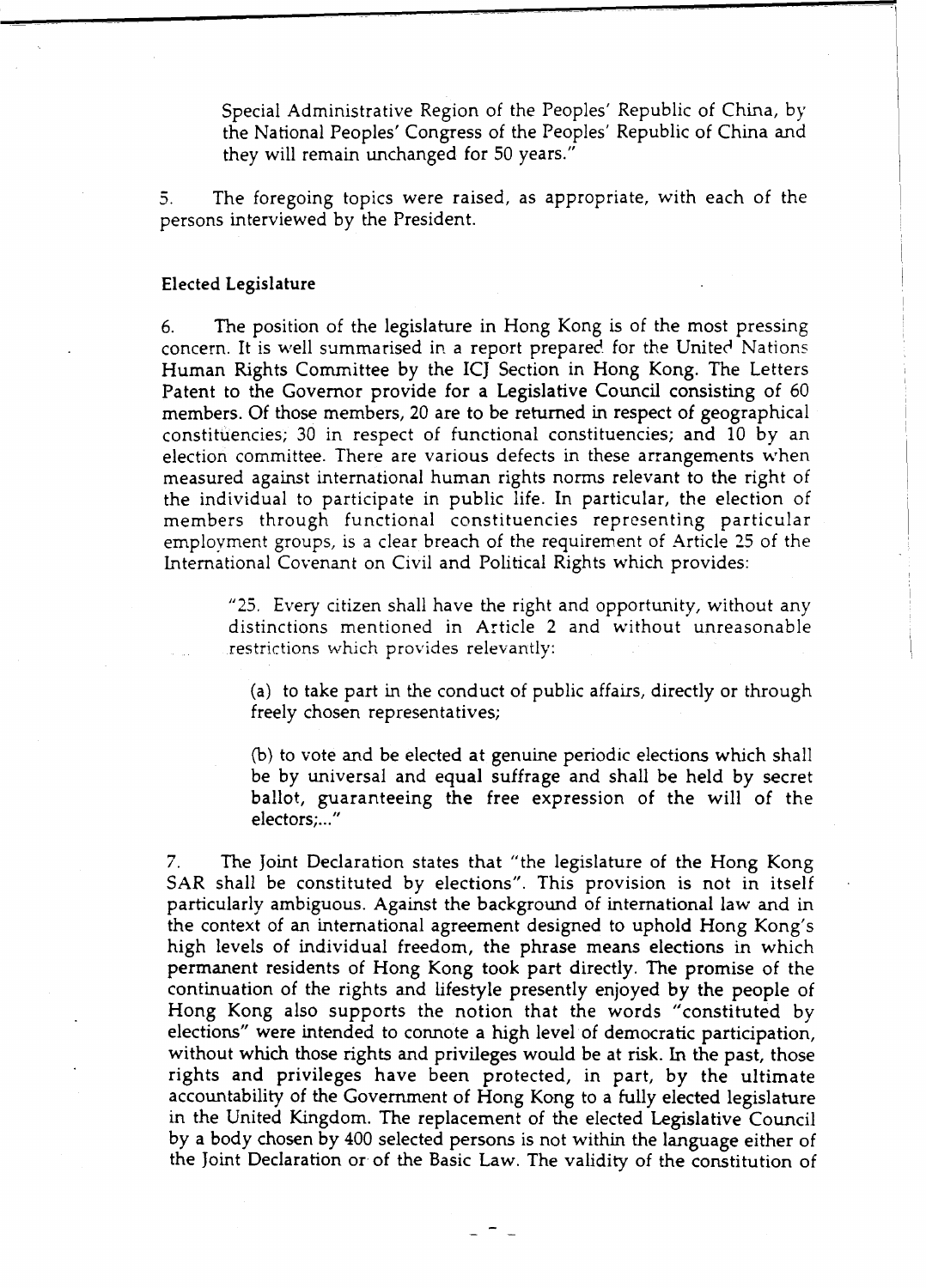such a "Legislative Council" is liable to be challenged in the courts of Hong Kong. However, as the meaning of the phrase "constituted by elections" has been raised by some observers, it is trite to say that regard may be had, in deriving the meaning, to the origins of the phrase and to other relevant facts. The insertion of the phrase "constituted by elections" to describe the constitution of the future Hong Kong legislature was one of the last points to which the United Kingdom and China agreed in the drafting of the Joint Declaration. $4$  What then followed is described:

"The British accepted that 'elections' might include indirect elections and elections through a restricted franchise. In the Chinese political lexicon, 'election' could have meant almost anything; though the Chinese had, in this instance, attempted to make their intentions more transparent by proposing 'election and selection' as the phrase to be used in the Joint Declaration text, before agreeing to the British proposal for 'election' alone". $5$ 

8. A further relevant factor is to be found in the provision, in the case of Macao, where the phrase agreed between Portugal and China was only that "the majority of [the] members shall be elected".<sup>6</sup>

9. Articles 68 and 69 of the Basic Law provide:

"68. The Legislative Council of the Hong Kong SAR shall be constituted by elections.

69. The term of office of the Legislative Council of the Hong Kong SAR shall be 4 years, except the first term which shall be 2 years."

10. Annex 2 to the Basic Law describes the method for the formation of the Legislative Council. It states that, in each term, the Council shall be composed of 60 elected members. It states that, in its first term, the Council shall be formed in accordance with the Decision of the National Peoples' Congress of 4 April 1990, appended to the annex. That decision provides, *inter alia* that:

"(i) In 1996 the NPC shall establish a Preparatory Committee composed of both Chinese and Hong Kong members (the latter constituting not less than 50% of the membership) which shall prescribe the specific method for forming the first Legislative Council in accordance with that Decision.

<sup>4</sup> R Cottrell, *The End of Hong Kong* - *The Secret Diplomacy of Imperial Retreat,* Murray, 1993.

<sup>5</sup> *!bid.* 

<sup>6</sup> Yash Ghai, "Hong Kong and Macao in Transition (I): Debating Democracy" (1995) 2 *Democratisation,* No. 3 at 270.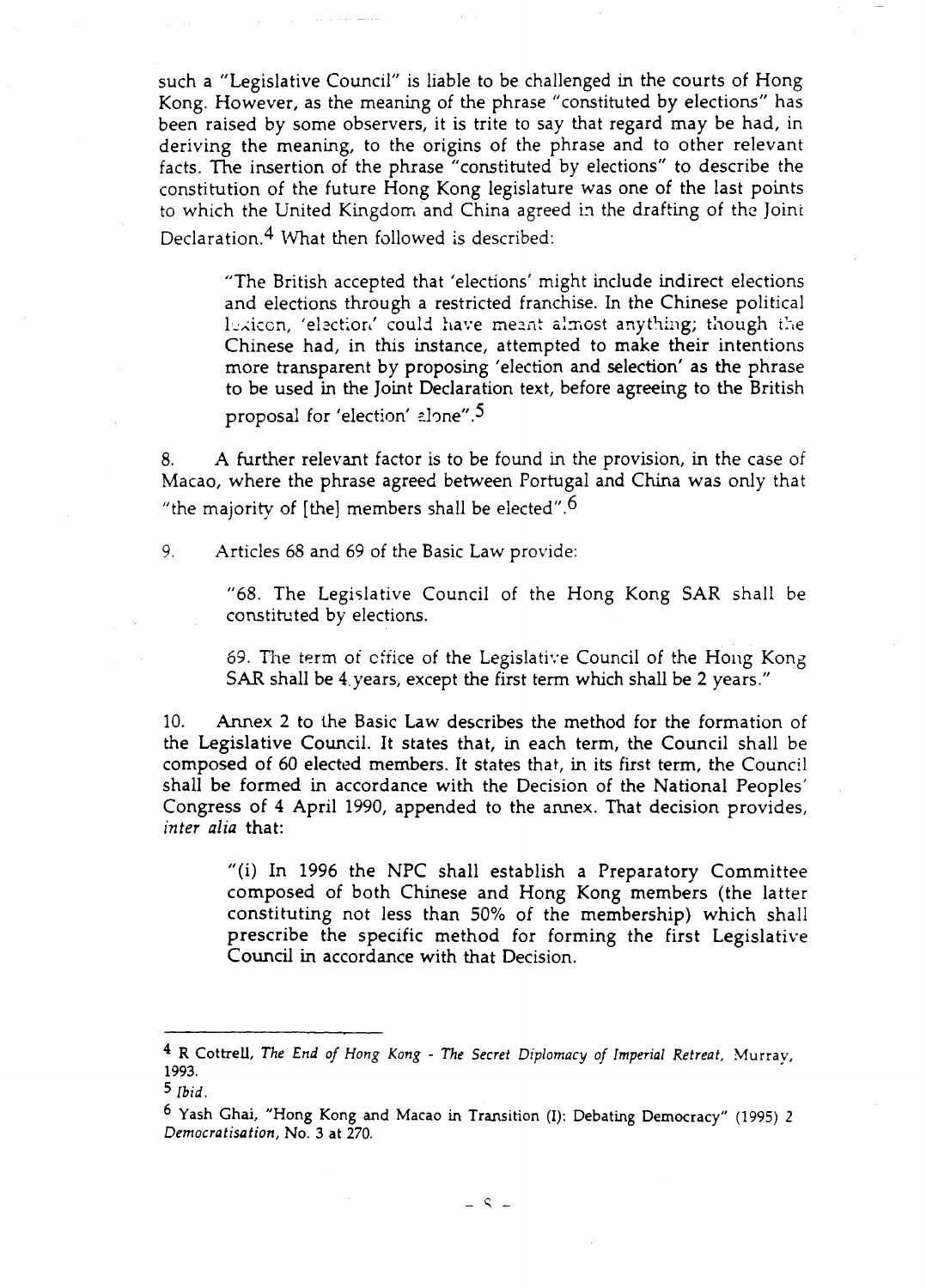(ii) The first Legislative Council shall be comprised of 60 members, with 20 members returned by geographical constituencies through direct election, 10 members returned by an Election Committee, and 30 members returned by functional constituencies.

(iii) If the composition of the first Legislative Council before the establishment of the Hong Kong SAR is in conformity with the relevant provisions of that Decision and the Basic Law, those of its members who uphold the Basic Law and pledge allegiance to the Hong Kong SAR, and who meet the requirements set forth in the Basic Law may, upon confirmation by the Preparatory Committee, become members of the first Legislative Council.

(iv) The term of office of members of the first Legislative Council shall be 2 years."

11. By an evolutionary process, beginning in 1985, the United Kingdom Government moved towards increasing the electoral participation in the "functional constituencies" which had previously represented, substantially, small and elitist organisations. In 1991, the concept of "geographical constituencies" was introduced. The Democratic Party secured the largest number of seats. Many of its members had taken part in public demonstrations in Hong Kong in 1989 in support of the student protesters then demonstrating in Tiananmen Square. The Legislative Council elected on 17 September 1995, was elected to hold office for a four year term expiring in 1999.

12. The Chinese Government opposed the electoral reforms introduced by the Hong Kong Government designed to ensure increased popular participation in the election of the Legislative Council. Nevertheless, the Electoral Reform Bill was passed by the Legislative Council in July 1994. The result was that the Standing Committee of the National Peoples' Congress thereafter opposed the "through train" option by which the last Legislative Council, established under the Letters Patent, would have constituted the first Legislative Council of the Hong Kong SAR. In a nutshell, China was concerned about the heightened popular participation in the Legislative Council and the election to it of strong and vocal proponents of the Rule of Law, human rights and the independence of the judiciary and of the legal profession. Untroubled by a tradition, or the reality and legal assurance, of these elements of modem government in China itself, China abandoned the "through train" aspiration. Instead it announced that there would be established a provisional legislature whose members would be "elected" by a 400 member Selection Committee to be appointed by the Preparatory Committee. The Preparatory Committee decided on 6 October 1996, to elect the provisional body in mid-December 1996. It has asked the Government of Hong Kong to provide funding. The establishment of an appointed legislature is a clear violation of the Joint Declaration which clearly contemplated that the Legislative Council would serve its full elected term.

 $\sim$   $\degree$   $\degree$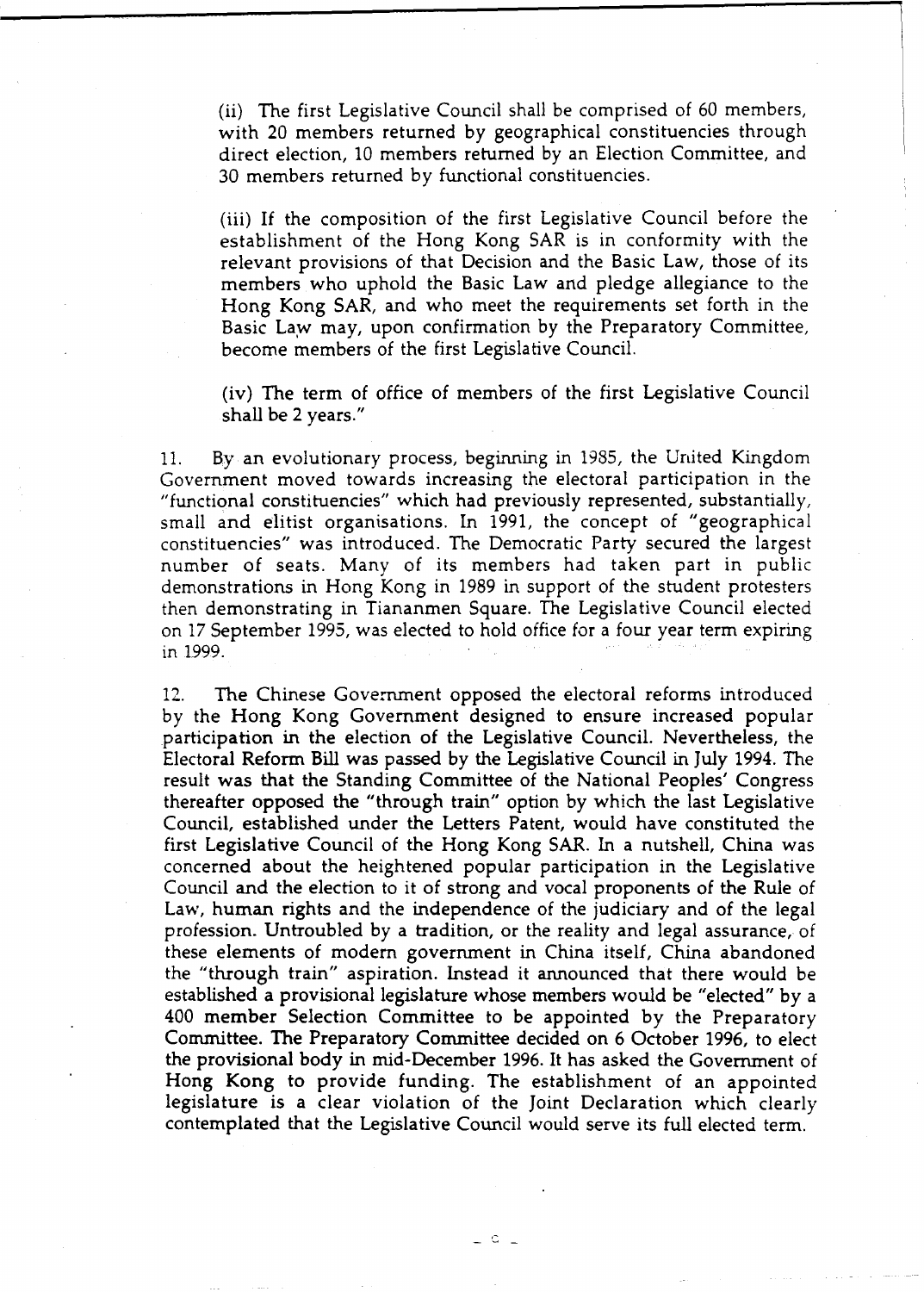13. During the course of his visit, the ICJ President expressed concern at the suggested illegality of the constitution of an alternative Legislative Council for Hong Kong. He expressed the view that this would be in clear breach of the Basic Law which contemplates that there is but one Legislative Council in Hong Kong. He expressed the view that any attempt in Hong Kong to establish a parallel, or alternative, "Legislative Council", including by the purported "election" of an alternative "Legislative Cour.cil", would probably be unlawful and almost certainly attract challenge in the courts of Hong Kong. The view was expressed to the ICJ President that any such alternative "Legislative Council" was likely to be "elected" (more accurately selected) outside Hong Kong. Any such body would not purport to exercise the powers of the Legislative Council in Hong Kong prior to 1 July 1997. In defence of the establishment of a procedure for the election/ selection of a "Legislative Council", it was suggested that there would be an immediate need for a Legislative Council after 1 July 1997, so that responsibility and necessity required that China should put steps in train to provide for one prior to that aate.

14. The clear implication of the Basic Law was that the "through train" procedure should be adopted. China is in breach of that implication. There is no foundation either in the Joint Declaration or the Basic Law for the procedure which China has now adopted. Its excuses for doing so are completely unconvincing. This is so given that, even after the electoral reform of July 1994, the Hong Kong Legislative Council fell far short of a modern democratically elected legislature conforming to the International Covenant on Civil and Political Rights. China's refusal to accept the Legislative Council, elected even in its present form, is in clear breach of its accepted obligation and of international human rights law. The choice of an alternative "Legislative Council" by 400 selected persons cannot amount to a Legislative Council "constituted by elections". It is in contravention of that undertaking in the Joint Declaration and of the requirement in Article 68 of the Basic Law. It is a serious breach of faith with the commitment given by China in terms of the Joint Declaration. The United Kingdom and the international community should say so in plain terms.

#### Law and Courts

15. The ICJ President was assured that those judges presently serving in Hong Kong, who were prepared to continue in office after 1 July 1997, would remain in office. It was probable that new oaths would be administered, given that at present the judges of Hong Kong are subject to the oath of allegiance to the Queen which they would have taken on entering into office. There is nothing unusual in this proposed requirement. It is usual, for example, upon the replacement of the Queen, as Head of State, by a republican constitution for the judges to be re-sworn. However, the form of the new judicial oath should be settled and known in advance so that those who are expected to accept its obligations are aware of their proposed new commitment. Given the continuing involvement of judges of several nationalities, it would be appropriate to confine the form of oath to one to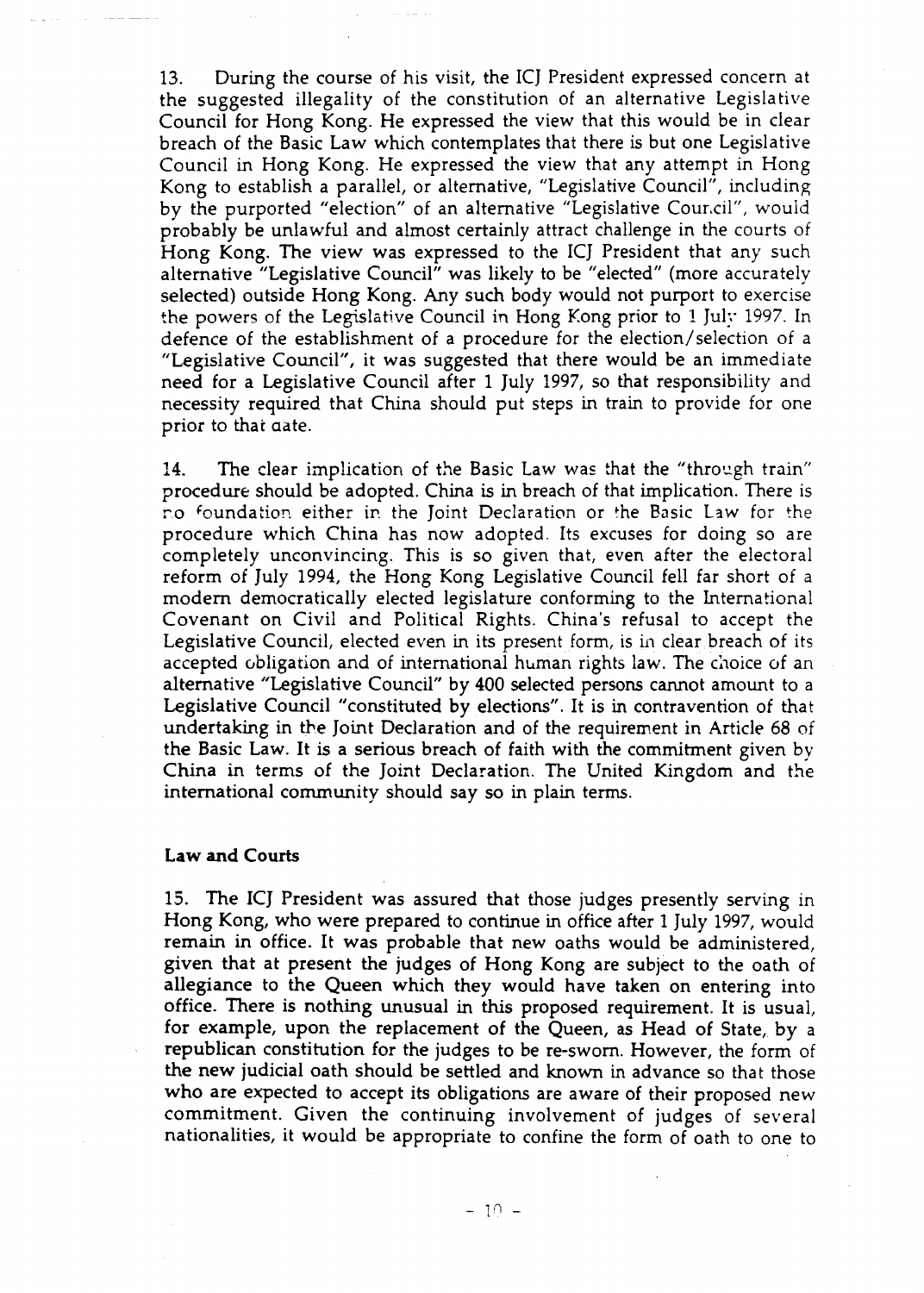uphold the laws of the Hong Kong SAR "without fear or favour, affection or ill will". It would also be highly desirable that laws be enacted to protect and defend the independence of the legal profession in Hong Kong. Until now this has been assured by history, convention and the independent status of the judiciary.

16. The Chief Secretary assured the ICJ President that the Hong Kong Government understood the importance of defining, in terms conforming to current practice, public order and security offences such as treason, sedition, subversion etc. Discussions were being had to endeavour to achieve this re-definition by agreement with China if possible. Whilst this discussion is welcomed by the ICJ, and agreement would obviously be desirable for the survival of any definitions of the offences adopted, it remains the responsibility of the Hong Kong Government to ensure that this potential source of human rights difficulty should be removed by bringing the text of the law into harmony with international human rights norms and current practice. The necessity to do so has assumed an added urgency by reason of recent statements of representatives of the Government of China and actions by Chinese officials. The Chinese Government has refused to have dealings with the elected members of the Hong Kong Democratic Party. It refused to issue visas to a number of them to visit Beijing, ostensibly to lobby against the establishment of a competing provisional legislature. Two of the leaders of the Democratic Party have been publicly accused of "subversion" following their support for the 1989 student protest movement in Tiananmen Square. Its members have been excluded from the Preparatory Committee. It appears extremely unlikely that any of them, or of those elected independent members of the Legislative Council constituting the movement known as "The Frontier", will be appointed to the provisional "Legislative Council" which China is purporting to constitute.

17. The ICJ President was given an assurance that dissidents and refugees from China, presently resident in Hong Kong, who may be at risk because of previous human rights involvement, will be assisted, where that is their wish, to depart or where necessary to obtain refugee status outside Hong Kong before 30 June 1997. Whilst confidence was expressed that, after 1 July 1997, the annual remembrance of the Tiananmen Square killings would continue to be observed in Hong Kong, this must be a matter of serious doubt. Shortly before the ICJ President's visit, Lu Ping warned the Hong Kong media that they would not be allowed to advocate secession of Hong Kong from China after 1 July 1997. In a meeting with the delegation of local journalists, the Director of the Hong Kong and Macao Affairs Office said that, after 1997, the media would be prohibited from publishing articles which supported secession:

"I don't have to give you any dream that after 1997 Hong Kong will be allowed to be engaged in [promotion of] Taiwan independence or two Chinas. Independence for Hong Kong is absolutely impossible. No matter if it is advocacy of 'two Chinas' or one China and one

 $=$   $\frac{44}{1}$   $=$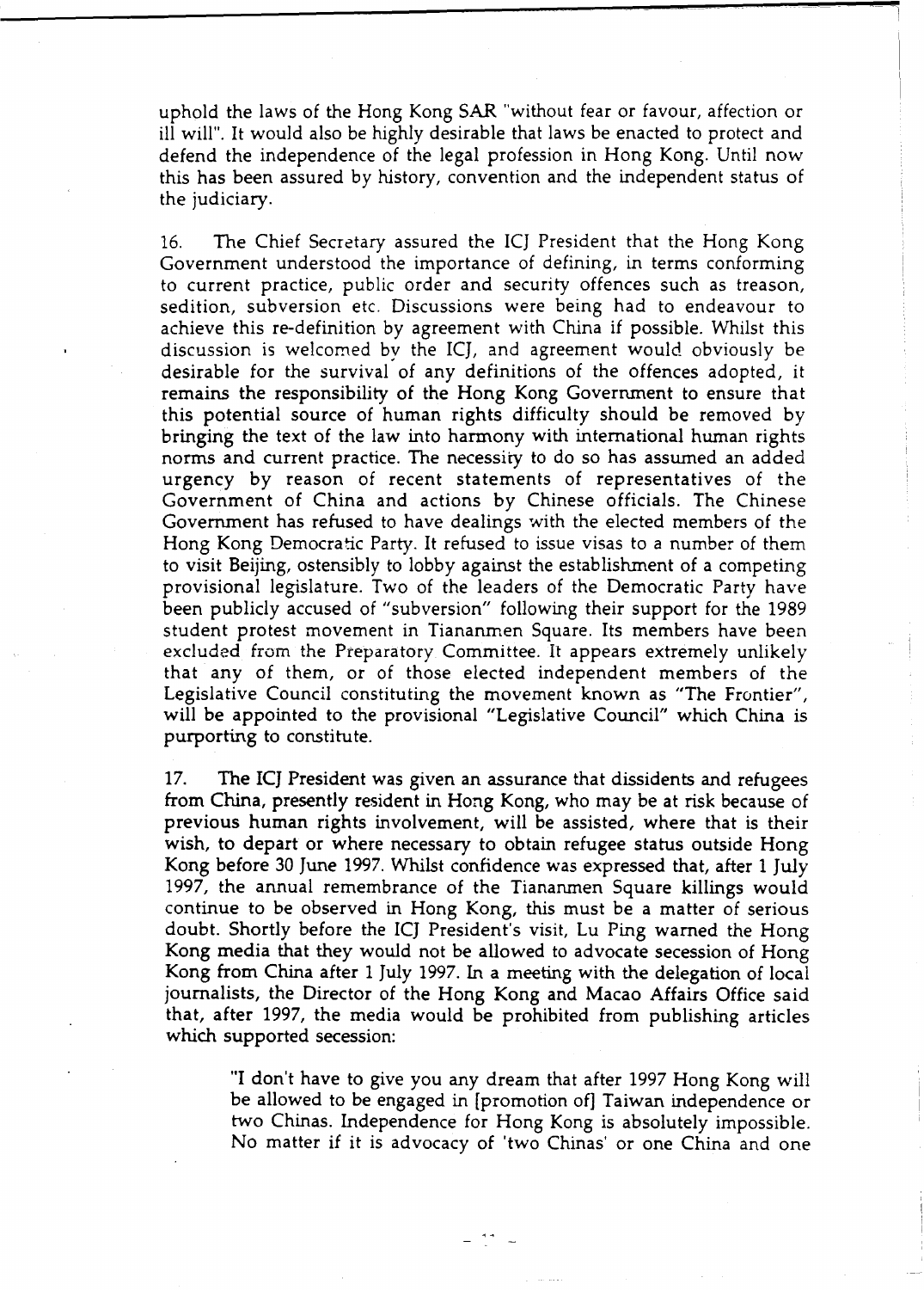Taiwan or advocacy of independence of Hong Kong, Taiwan and Tibet, this is a different issue from press freedom."

18. Statements such as the foregoing underline the dangers to the observance of human rights after 1 July 1997. They also emphasise the vital importance of ensuring, so far as still possible, the preservation of the Rule of Law and of an independent judiciary and legal profession which will uphold the Bill of Rights Ordinance and secure protection of basic human rights from the courts.

#### Observance of Human Rights

19. The Governor of Hong Kong has rejected the proposal contained in the ICJ Mission report (Recommendation 42) that the United Kingdom should, on behalf of Hong Kong, prior to 30 June 1997, subscribe to the First Optional Protocol so as to give individuals in Hong Kong a right of direct access to the United Nations Human Rights Committee. This course was proposed to provide an effective external monitor of human rights in Hong Kong which could be invoked by individual petition. In defence of his refusal (which presumably reflects the decision of the United Kingdom Government), the Governor has pointed out that the last paragraph of Chapter Xlll of Annex 1 of the Joint Declaration (reflected in Article 39 of the Basic Law) provides that the provisions of the two International Covenants (the International Covenant on Civil and Political Rights and the International Covenant on Economic, Social and Cultural Rights), as applied to Hong Kong, shall remain in force after 1 July 1997. According to the Governor, no:withstanding the failure to ratify the First Optional Protocol in respect of Hong Kong, the obligations imposed by the two Covenants, which are thereby assumed in respect of the Hong Kong SAR by China, include the obligations to make submissions on Hong Kong to the respective United Nations treaty monitoring bodies pursuant to the requirements respectively of Articles 40 (ICCPR) and 16 (ICESCR). The Governor stated that the United Kingdom Government continues to "urge the Chinese Government at the highest levels to accede to the two International Covenants and to make clear how China will fulfil the requirements to report in respect of" the Hong Kong SAR. 7

20. The meeting of the United Nations Human Rights *Committee* at its 58th Session in Geneva in October 1996, considered the report by the United Kingdom in respect of Hong Kong. The ICJ, on 1 July 1996, called on China to acknowledge its obligation under the International Covenant on Civil and Political Rights to ensure that periodic reports continue to be submitted to the United Nations after 1 July 1997. It also urged the Government of China to cooperate with the Human Rights Committee and the United Kingdom in working out the mechanism by which such reports would be

<sup>7</sup> Letter from the Governor of Hong Kong dated 2 July 1996, reproduced in the report of *justice, Hong Kong.*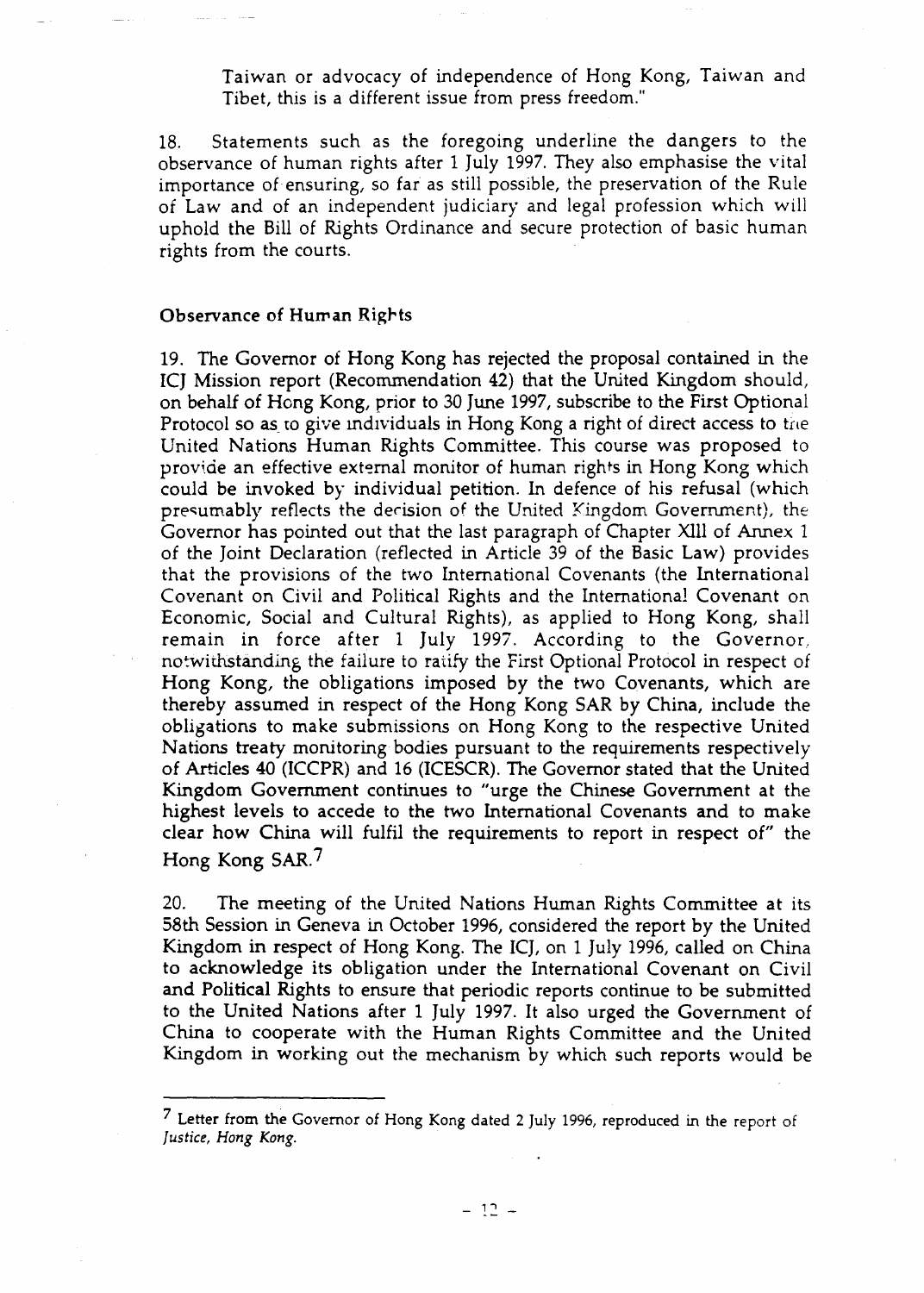submitted. The Committee had before it the report of *Justice, Hong Kong,*  the Hong Kong Section of the ICJ. $8$  In the Committee's report, published after the ICJ President's visit to Hong Kong, it noted<sup>9</sup>:

> "ln dealing with cases of dismemberment of States parties to the International Covenant on Civil and Political Rights, such protection cannot be denied to them merely by virtue of dismemberment of that territory or its coming under the sovereignty of another state or one or more other states".

The Committee takes comfort from the terms of the Joint Declaration agreed by the Governments of the United Kingdom and China:

家具  $\frac{1}{2}$  ).

"In this regard the Committee pointed out that the parties to the Joint Declaration have agreed that all provisions of the Covenant as applied to Hong Kong shall remain in force after 1 July 1997. These provisions include reporting procedures under Article 40 since the reporting requirements under Article 40 will thus continue to apply, the Human Rights Committee expects that it will continue to receive and review reports submitted in relation to Hong Kong."

21. It will remain an important obligation of the ICJ and of other international human rights bodies to monitor the conduct of China in conforming to Article 40 of the Covenant as promised in the terms of the Joint Declaration upon which both the United Kingdom and the United Nations Human Rights Committee have expressed their reliance. It will be specially important for human rights groups, both inside and outside Hong Kong, to remain vigilant and to ensure that the reporting is genuine and not nominal and perfunctory. A source of particular concern is a statement made concerning the Hong Kong Bill of Rights Ordinance (CAP 383) by the former Chief Justice of Hong Kong, Sir Ti Liang Yang, in support of his "candidature" for appointment as Chief Executive of the Hong Kong SAR. His attitude to the Bill of Rights Ordinance is less than encouraging. His chief complaint is that it gives the judicial organ "legislative power". This represents a complete misunderstanding both of the Ordinance and of the function of the courts in upholding the human rights promised in it.

22. The role of the United Kingdom in the 50 years referred to in the Joint Declaration is still unclear, including its own conception.<sup>10</sup> It is highly desirable that this uncertainty should be clarified as quickly as possible. The

<sup>8</sup> Hong Kong Section of the International Commission of Jurists *(justice), Human Rights in Hong Kong,* Submission to the Human Rights Committee at its 58th Session, Geneva, October 1996 (Dr. Nihal Jayawickrama).

<sup>&</sup>lt;sup>9</sup> United Nations, Human Rights Committee, Consideration of Report Submitted by States Parties Under Article 40 of the Covenant - *Concluding Observations of the Human Rights Committee* - United Kingdom of Great Britain and Northern Ireland (Hong Kong), CCPR/79/ Add.69 (8 November 1996) at 2.

<sup>10</sup> See *Hansard, Parliamentary Debates,* House of Lords, 24 April 1996 per Lord Skidelsky.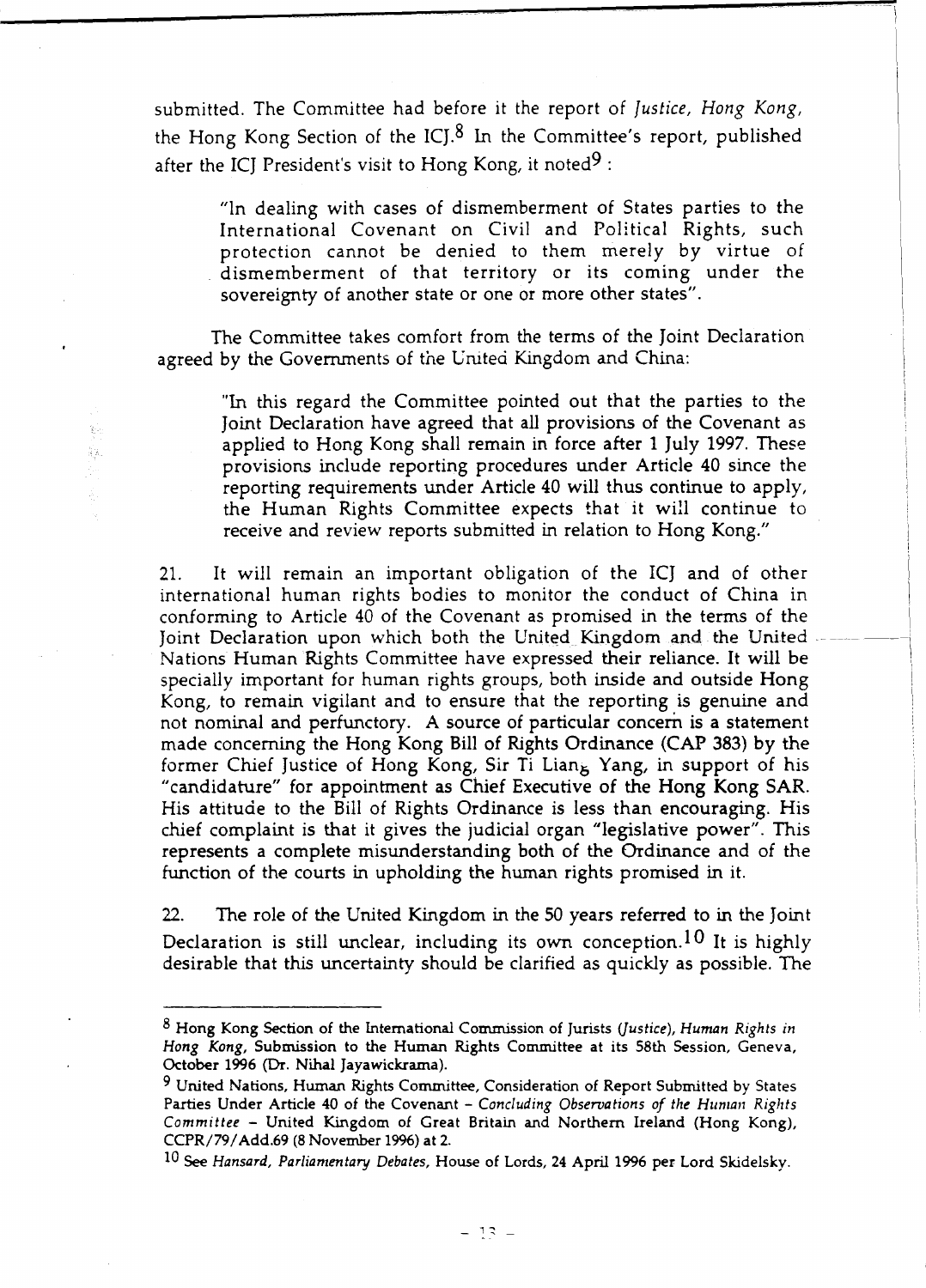Joint Declaration, which contained the promises of China was made between China and the United Kingdom. The United Kingdom is the only other party to that compact. It is therefore the State with a principal interest and authority to ensure that the compact is kept.<sup>11</sup> The Government of the United Kingdom should clarify precisely what it intends to do to ensure that the promises, pursuant to which it proceeded to surrender sovereignty over Hong Kong (and with it the future of 6 million subjects of the Crown), will be observed by China. Resort to catchy expressions such as "they will not walk alone" is no substitute whatever for a detailed statement by the United Kingdom Government on the steps which it will put in place to monitor compliance by China with its promises, where necessary, to bring pressure to bear to ensure that those promises are kept and to respond in an appropriate and lawful way, conforming to international law, where the promises are broken.

23. A most unfortunate suggestion that the United Kingdom would regard its responsibility in respect of the undertakings accepted in the Joint Declaration as terminated on 1 July 1997, appears in a comment, during the meeting of the United Nations Human Rights Committee in October 1996, publicly attriouted *to* a legal adviser of the British Foreign Office, Mr Henry Steel. He was reported as saying "There was considerable difficulty in the proposition that a state retain legal responsibility for a territory when it no longer had sovereignty". The United Kingdom's legal responsibility after 1 July 1997, derives from its international agreement with China and its historical role in Hong Kong, not from its sovereignty over Hong Kong. This distinction should be acknowledged, and fully accepted, by the United Kingdom Government.

#### Conclusions and Recommendations

24. As a result of the ICJ President's report, the following conclusions and recommendations are adopted by the  $I\subset J$ :

24.1 The ICJ will continue to monitor closely the developments leading up to, and after, the transfer of sovereignty over Hong Kong.

24.2 The TCJ will continue to press for the exercise by the people of Hong Kong of the right to self-determination guaranteed to them by international law and will remind China, the United Kingdom and the pec 'le of Hong Kong of the significance of that provision of international law and of the apparent breach of it to this time.

24.3 The ICJ condemns any attempt to establish an alternative "Legislative Council" in place of the Legislative Council established by law in Hong Kong. The elected Council alone has the power and

<sup>11</sup> Resolution of the Senate of the United States, 104th Congress, Second Session, adopted by unanimous consent 27 June 1996.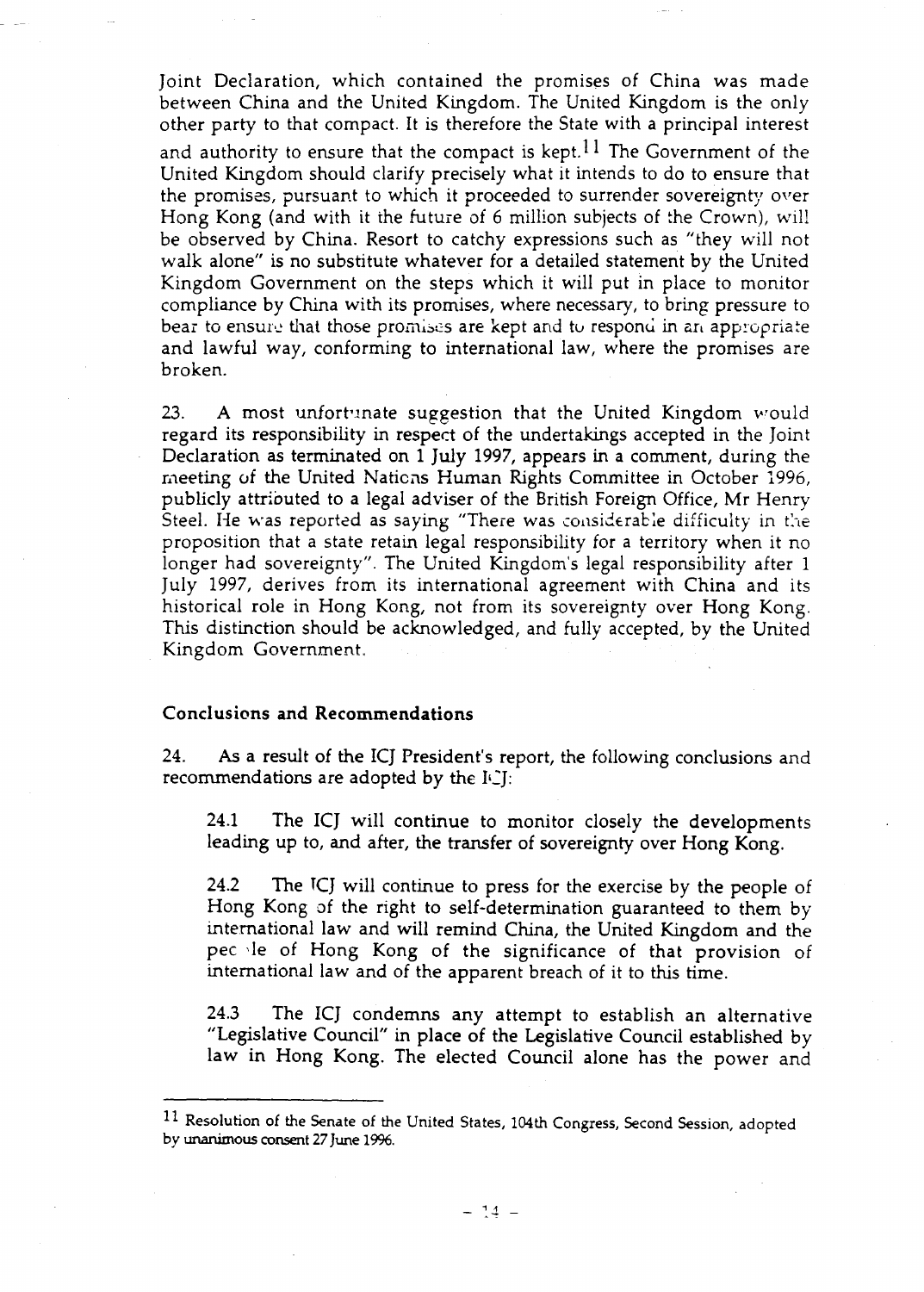authority to discharge the functions of the legislature in Hong Kong at least until 30 June 1997. The Basic Law clearly contemplated that it would continue in office after 1 July 1997. The ICJ continues to stress the importance of providing for the democratic legitimacy of the Government in the Hong Kong SAR, the accountability of that government to the people of Hong Kong and, in particular, the answerability of that government for any abuses of human rights, infractions of the Rule of Law and the acceptability of the levying of taxes and imposts upon the people of Hong Kong. The present arrangements do not provide for any of these basic rights - a remarkable commentary both on the Governments of the United Kingdom and China - as this vital and economically important territory passes to a new system of government without a freely chosen decision on the part of its people. That such an event could occur on the brink of the 21st Century is as astonishing as it is reprehensible.

24.4 The ICJ urges China to desist from proposals to select a future Legislative Council of Hong Kong on the basis of the selection of candidates by 400 appointed persons. This procedure is in clear breach both of the Joint Declaration and of the Basic Law which promised respectively the participating states, the international community and the people of Hong Kong that the Legislative Council of the Hong Kong SAR would be "constituted by elections". Those words, particularly understood in the context of the promise, render the purported constitution of a "Legislative Council" by a decision of 400 appointed persons a breach of the requirement that there be a Council "constituted by elections".

24.5 The ICJ presses the Government of Hong Kong, without delay, to propose and secure the enactment of safeguards in the definition of treason, sedition, subversion and other such public order offences to ensure that, before the transfer of sovereignty, such offences conform, in the letter of the law, to international human rights law and to the current practice in Hong Kong whereby they are rarely, if ever, prosecuted.

24.6 The ICJ urges that the Government of Hong Kong make appropriate arrangements so that refugee status is accorded to dissidents and other persons living in Hong Kong who wish to depart from Hong Kong before 30 June 1997, where their position thereafter may be at risk because of their previous criticism of China or support, whether in China or Hong Kong, for democracy and human rights.

24.7 The ICJ urges the United Kingdom Government to clarify its intended actions after 1 July 1997, to monitor the compliance by China and the Hong Kong SAR with the requirements of the Joint Declaration and Basic Law. Specifically, the ICJ urges the United Kingdom the establishment of a high level committee of eminent persons, chosen from United Kingdom and other Commonwealth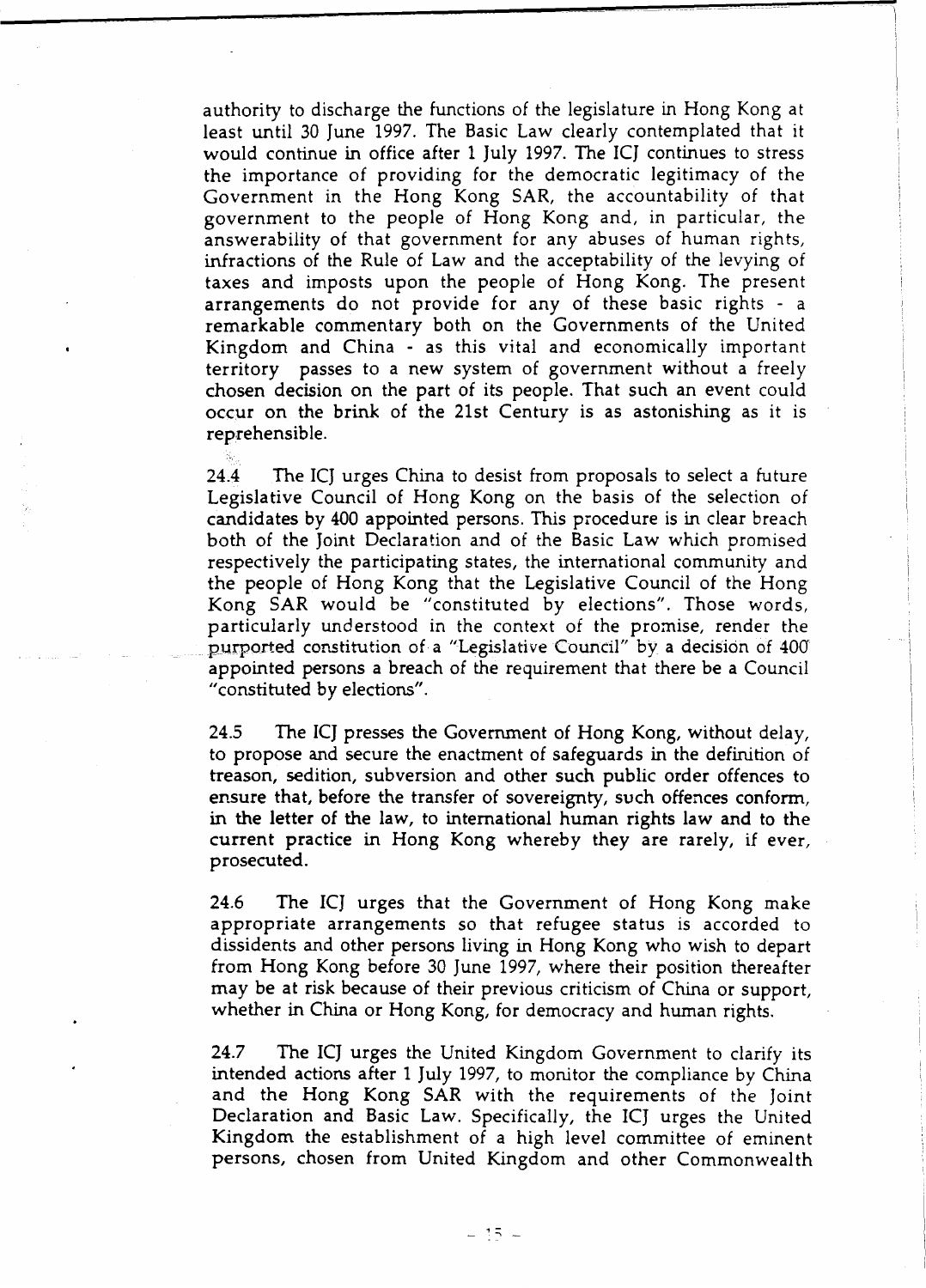countries, to monitor developments in Hong Kong and to report regularly to the United Kingdom Parliament, Commonwealth Heads of Government meetings and the international community on the compliance by China and the Hong Kong SAR with the letter and spirit of the Joint Declaration and the Basic Law.

24.8 The ICJ commits itself to continue to support *Justice*, *Hong Kong* and other human rights groups and organisations based in Hong Kong. It will ensure that reports are provided to the United Nations Human Rights Committee, to the media and the international community on the situation of the Rule of Law, human rights and the independence of the judiciary and the legal profession in Hong Kong. after 1 July 1997. The ICJ will continue to urge the United Nations Human Rights Committee to retain a vigilant interest in Hong Kong and to ensure that the Government of the Peoples' Republic of China, after 1 July 1997, honours the obligation, effectively undertaken in the Joint Declaration, to conform to the reporting procedures under Article 40.

24.9 The ICJ, after 1 July 1997, in cooperation with the Hong Kong Bar, with *Justice, Hong Kong* and other human rights groups and individuals will organise an international conference in Hong Kong designed to focus attention on the protection of human rights in the Hong Kong SAR. Vigilant attention by the international community is the best assurance that the Rule of Law, respect for human rights and maintenance of the independence of the judiciary and the legal profession will continue after sovereignty of Hong Kong passes to China on 1 July 1997. Human rights bodies, such as the ICJ, must establish networks of contact in Hong Kong to monitor and report widely any matters of concern.

25. Copy of this report and the foregoing conclusions and recommendations will be distributed to the Governor of Hong Kong, the Legislative Council of Hong Kong, the Governments of the United Kingdom and the Peoples' Republic of China, human rights groups and interested individuals in Hong Kong.

26. Because of the urgency, and in advance of this report, the ICJ President sent a letter of principal recommendations to the Governor of Hong Kong. Copy of that letter is the annex to this report.

Geneva 1 December 1996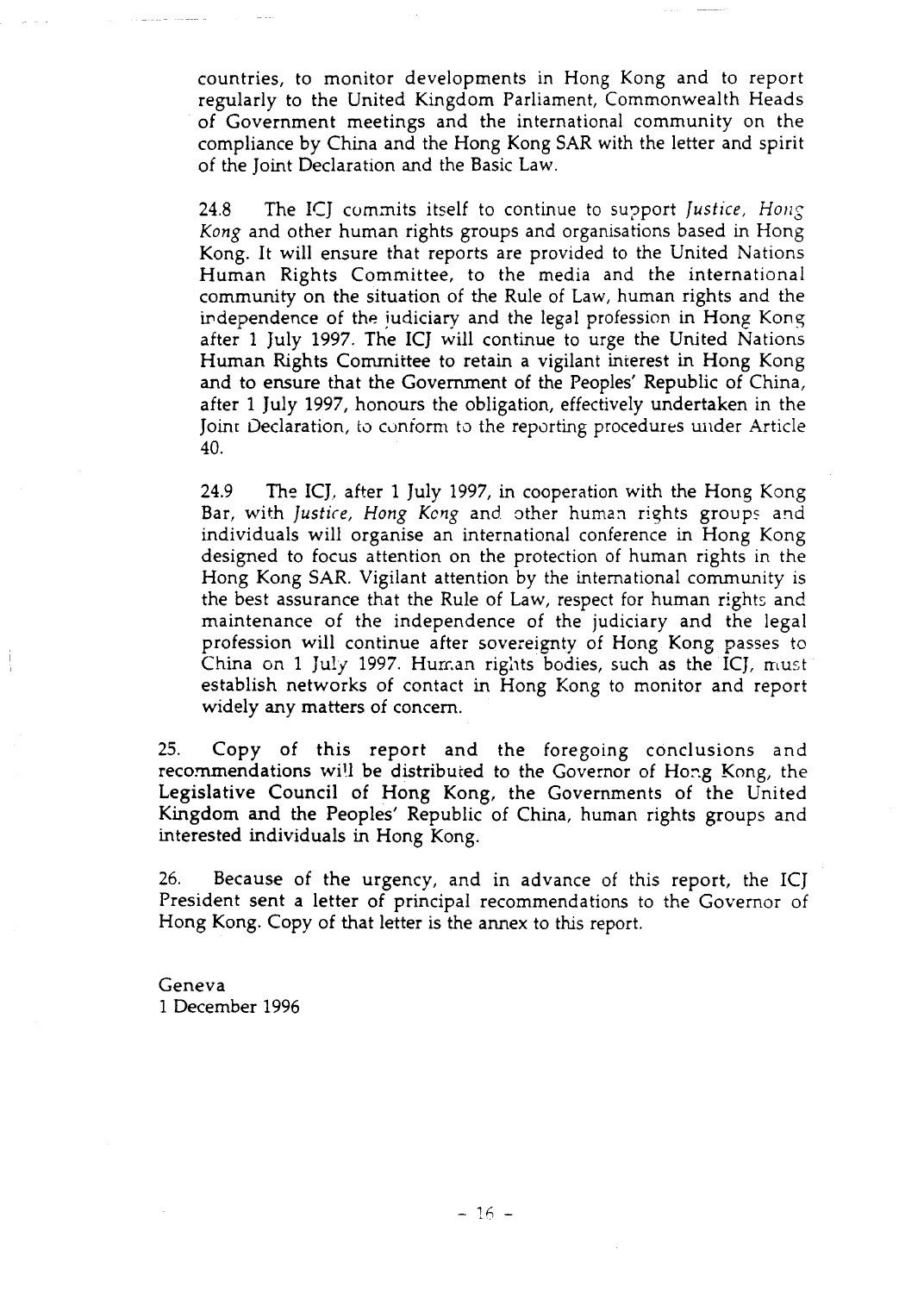#### Annex Copy of Letter from the President of ICJ to the Governor of Hong Kong, The Rt. Hon Christopher Patten, Dated 14 November 1996

Your Excellency

#### Hong Kong and the Rule of Law

#### [Omitting formal parts]

May I repeat the principal points which I made to the Chief Secretary, Mrs<br>Anson<sup>i'</sup> Chan CBE?

- 1. The purported election of an alternative Legislative Council is clearly invalid and contrary to the Basic Law. The Government of Hong Kong should, to the full extent of its power, uphold the legitimacy and authority of the Legislative Council, elected and discharging its functions according to law.
- 2. The selection of members of the Legislative Council by 400 persons appointed, effectively, by the Government of China is a clear breach of · · ·· the agreement in the Joint Declaration and the provisions of the Basic Law to the effect that the Legislative Council of the Hong Kong SAR shall be "constituted by elections".

In the context and having regard to the background materials, the selection in this way is not an "election". It is also a breach of international human rights law. The Hong Kong Government should continue to endeavour *to* persuade China to the obvious correctness of this position.

- 3. The position of appointed judges during the transition should, to the fullest extent possible, be clarified, in advance of 30 June 1997, so that their rights, duties and obligations during the transition are known to all.
- 4. The Government of Hong Kong should, without delay, proceed to propose amendments to the Criminal Law of Hong Kong to redefine the offences of treason, sedition and subversion etc. so that the verbal definitions are in conformity with international human rights law and with current practice in Hong Kong.
- 5. The position of dissidents presently resident in Hong Kong should be protected and, should it be their wish, their departure before 30 June 1997 should be facilitated.